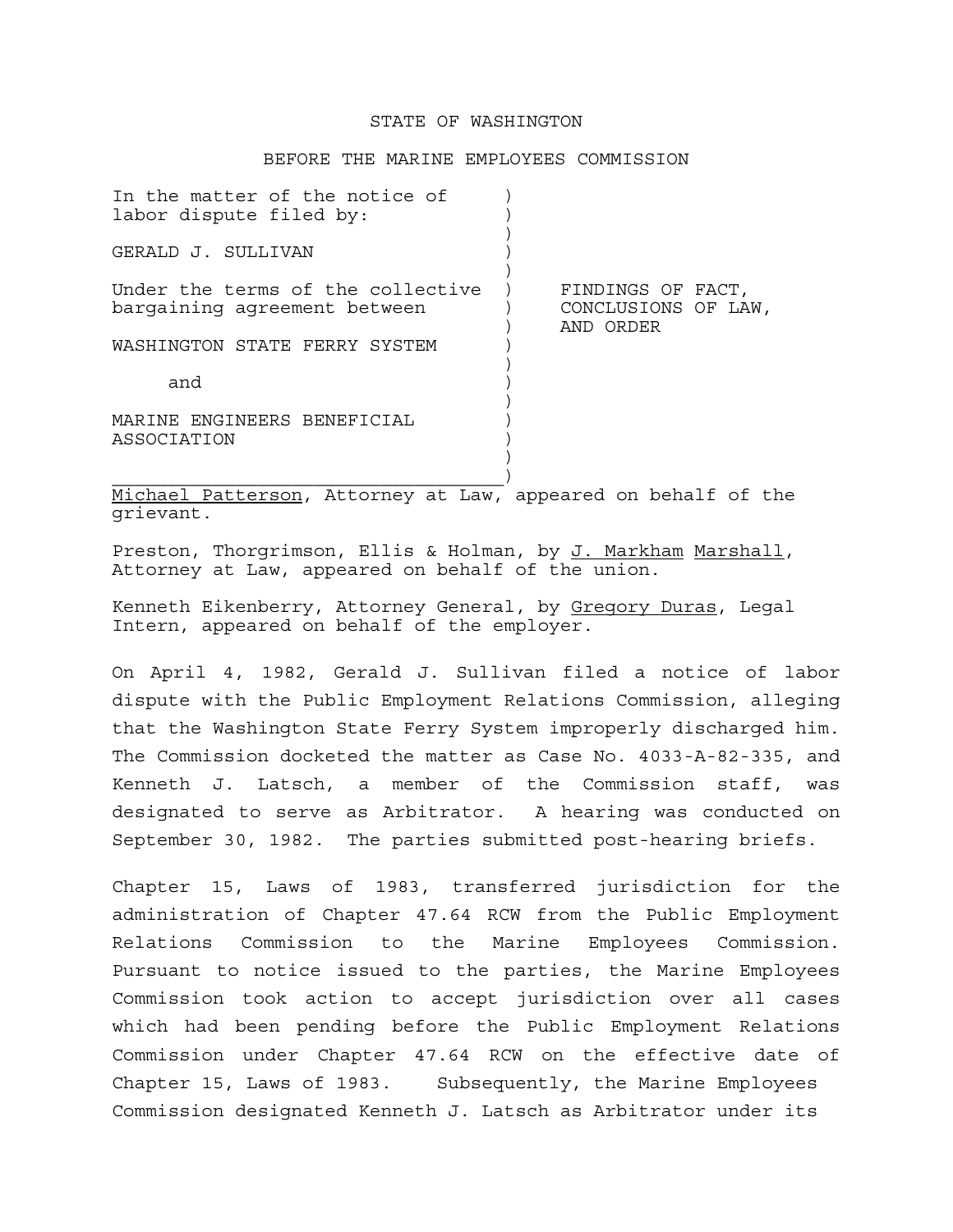rules for the purpose of the above-entitled case.

#### BACKGROUND

The Washington State Ferry System (employer) operates a number of motor vessels which transport passengers and vehicles across Puget Sound at a variety of locations. The employer has collective bargaining relationships with several employee organizations, including the Marine Engineers Beneficial Association (union). The collective bargaining agreement in effect from July 1, 1980 through June 30, 1983 specifies that the union is the exclusive bargaining representative of all "licensed engineer officers". The licensing qualification relates to certification issued by the United States Coast Guard for the operation of different types of motor vessels.

The union operates a "hiring hall" to provide qualified marine engineers to a variety of employers. The ferry system routinely announces available positions through the hiring hall. The announcement procedure requires the employer to inform the union of any type of work available, the duration of the work, and any special qualifications required. The vacancy is posted on a board in the union hall, and interested applicants bid for the position by submitting a "shipping" card. The card contains the applicant's name, qualifications to operate different types of motor vessels, and seniority date. Cards with the oldest seniority date are given first priority in the selection of an application for a position. Once qualifications and seniority dates are verified, the most senior qualified applicant is referred to the employer.

Typically, each company using the union's hiring hall for referrals establishes its own set of requirements for new marine engineers. The ferry system requires that a new engineer must complete a "break-in" period of at least 80 hours on the vessel to which the engineer is assigned. During the break-in, the new engineer observes operation of the vessel's propulsion and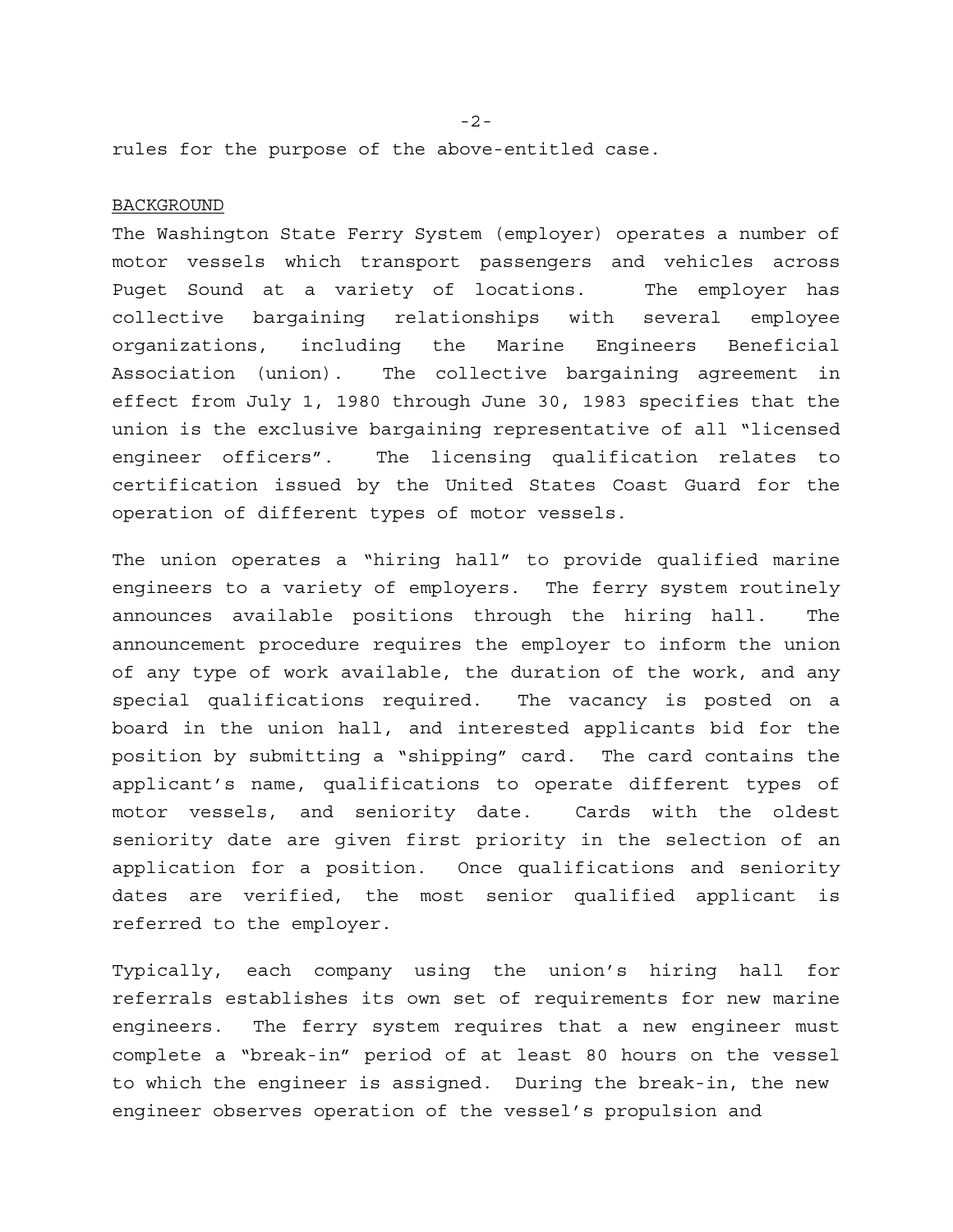emergency systems under the supervision of the vessel's staff chief engineer. Once the break-in period is completed, the newly hired engineer assumes a regular position on the vessel.

The dispute raised in this matter commenced on March 24, 1983, when Bud Byrne, port engineer for the ferry system, was informed that an emergency had arisen on the ferry M.V. Hiyu, a small ferry operating on the Point Defiance-Tahlequah run in the southern portion of Puget Sound. A chief engineer on the Hiyu had been injured, and a replacement was needed immediately. Byrne had already anticipated hiring a permanent "vacation relief" engineer to work on a number of vessels as needed. With the emergency arising on the Hiyu, Byrne decided to revise the vacancy notice to reflect that the successful applicant would have to assume duties on the Hiyu immediately and later work as vacation relief on other ferry vessels. Because of the emergency, Byrne desired to find a qualified chief engineer with prior ferry system service who would not have to go through any break-in period. Byrne notified the union of the vacancy on March 24, 1983, with the understanding that the position would be posted the next day.

On March 25, 1982, Gerald J. Sullivan (grievant), a union member licensed as a chief engineer, went to the union hall for the regular "job call". Sullivan noticed the ferry system position posted on a board with other vacancies, and decided to "throw in his card". The position was listed as "vacation relief", but did not specifically address the emergency nature of the vacancy. Sullivan's employment history indicated prior service in the ferry system, from March 11 through July 27, 1977, on the M.V. Hyak as assistant engineer. He had not worked on the Hiyu.

Sullivan was selected for the position and was directed to report to the ferry system office. Typically, Sullivan would have reported to Byrne, but he was absent, so Sullivan reported to

-3-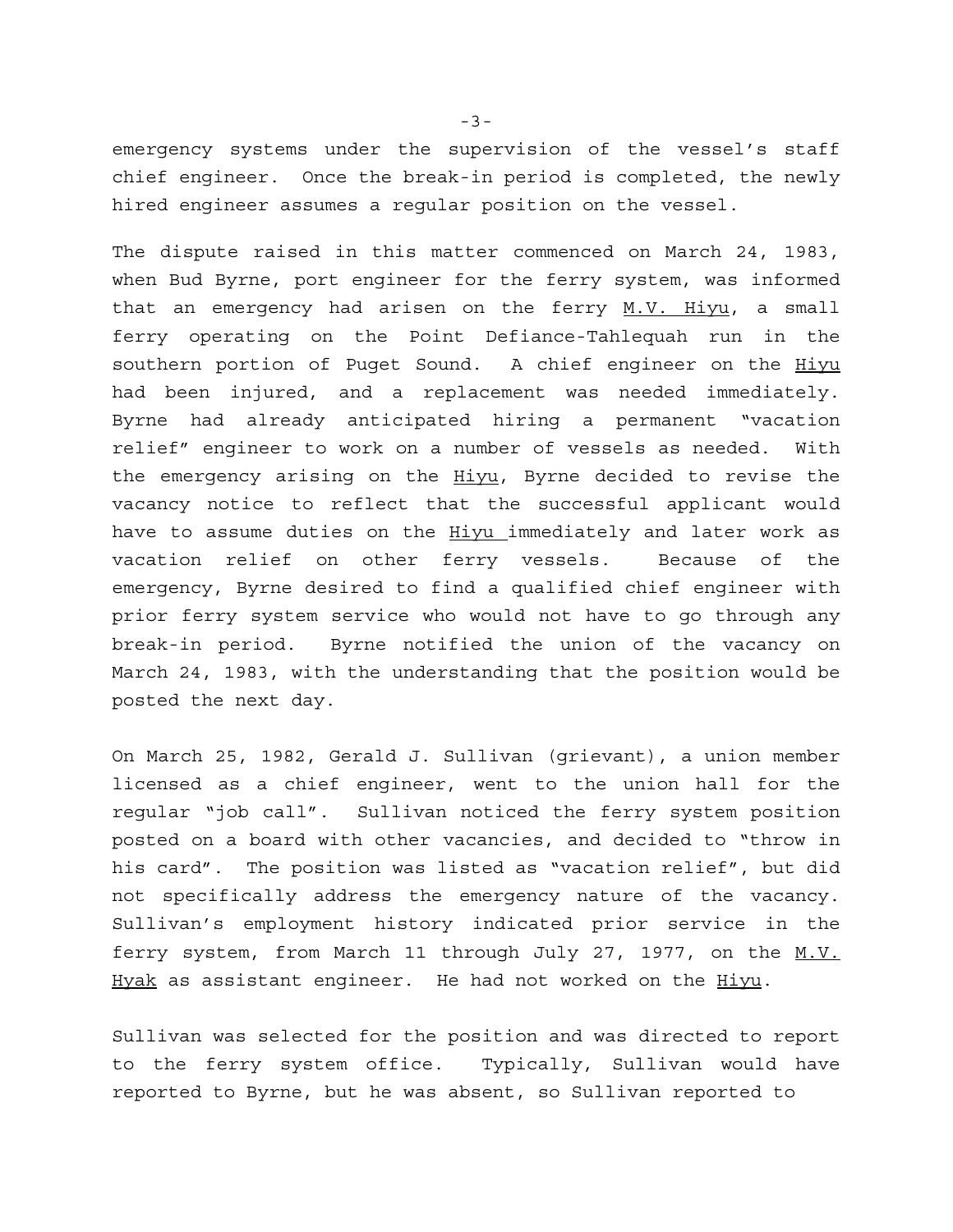Mary Liuska, fleet maintenance coordinator. Liuska noticed that Sullivan was to be assigned to the Hiyu, but he had not worked on that vessel before. Liuska mentioned the emergency on the Hiyu and expressed a concern to Sullivan that he lacked sufficient break-in time on the vessel to immediately assume the position. After some discussion, Liuska decided to dispatch Sullivan to the vessel the next morning.

After completing the employment forms and receiving his assignment, the grievant returned to his residence. Shortly after his arrival, he received a telephone call from Byrne, who had learned of Sullivan's assignment to the Hiyu. Byrne initially told Sullivan not to report to the Hiyu because he did not have adequate break-in time. After discussing the situation with the grievant, Byrne relented and told Sullivan to report at 6:00 AM. The grievant then telephoned the union to seek advice. Mario White, a union official, told Sullivan to report as directed and the union would "back him up" if the employer raised further objections.

After his conversation with the grievant, Byrne contacted Earl Nilsen, staff chief on the Hiyu. Byrne explained the situation and ordered Nilsen to stay on duty to evaluate Sullivan's qualifications and his ability to operate the vessel.

On March 26, 1982, Sullivan reported to the Hiyu as ordered, and Nilsen showed him around the vessel for about one hour. The vessel made two runs with the grievant observing the normal operations. After the completion of the second run, Nilsen telephoned Byrne and informed him that Sullivan could not take over the vacant position because the grievant lacked sufficient break-in. Acting upon Byrne's order, Nilsen directed Sullivan to return to the union hall. While the grievant was enroute, Byrne telephoned the union to inform union officials that Sullivan was not qualified and that the position on the Hiyu was still

-4-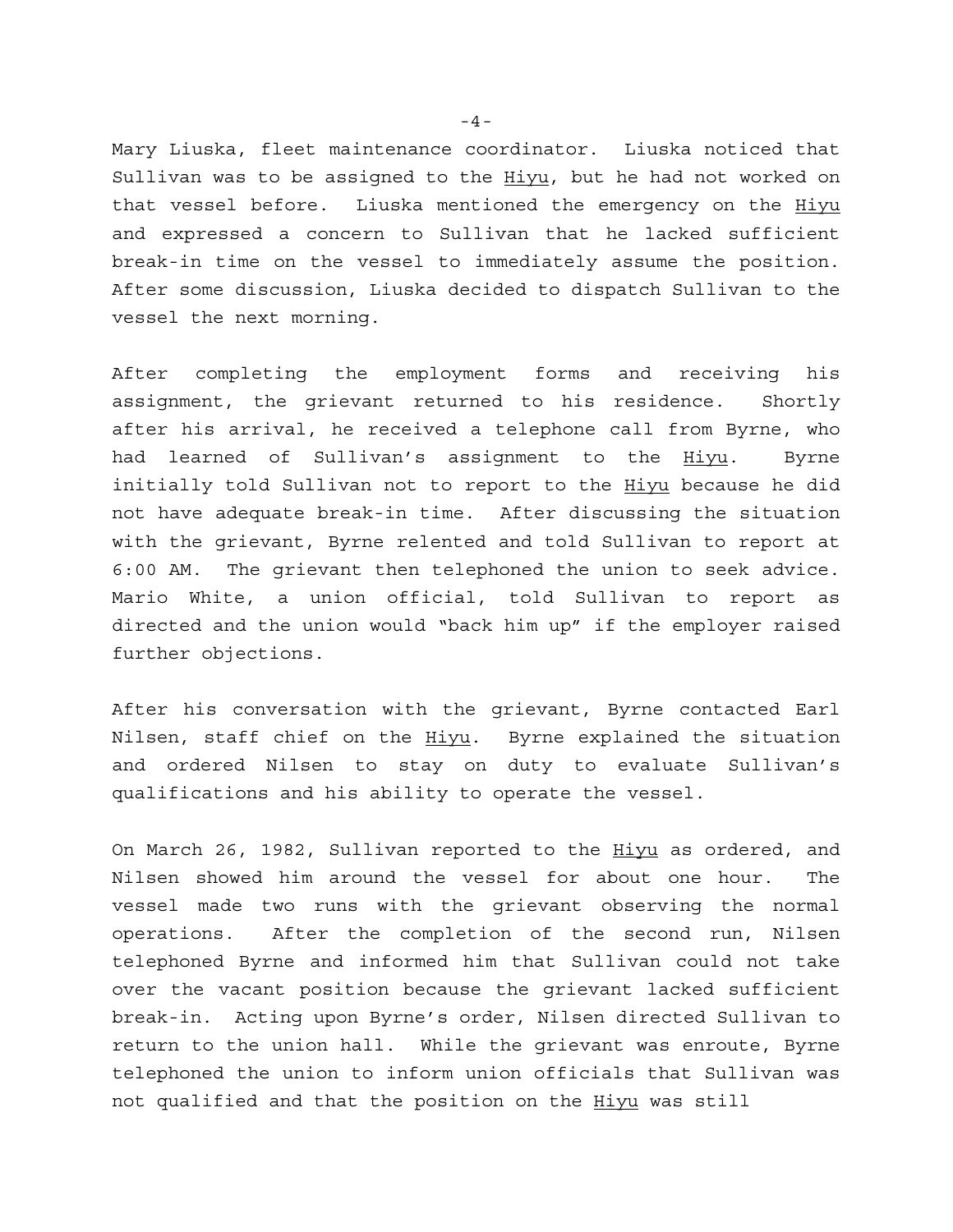available for a qualified engineer. When Sullivan returned to the union hall, he spoke with several union officers who explained the situation to him. The vacant engineer position was subsequently posted again and given to Dan Smith, a union member with extensive experience with the ferry system.

# POSITIONS OF THE PARTIES

The grievant argues that he was an employee of the Washington State Ferry System as a result of his assignment to M.V. Hiyu, and that he was improperly dismissed from his position. The grievant contends that the position was not listed as an emergency vacancy, and he should have been afforded the opportunity to complete the 80 hour break-in period.

The employer maintains that it acted properly when it discovered that the grievant did not possess sufficient break-in experience to operate the Hiyu. The employer contends that it advertised for a chief engineer possessing prior experience on the Hiyu because of an emergency, and the grievant did not possess sufficient break-in time. The employer further maintains that it took reasonable steps to inform the grievant of the 80 hour break-in requirement, and it was willing to allow the grievant to demonstrate his abilities.

The union argues that the grievant was never an employee of the ferry system because he had been improperly dispatched, and the employer took steps to return the grievant to the union hall before he completed any work. In the event the grievant is found to have been a ferry system employee, the union maintains that the grievant was not qualified to hold the position on the Hiyu.

-5-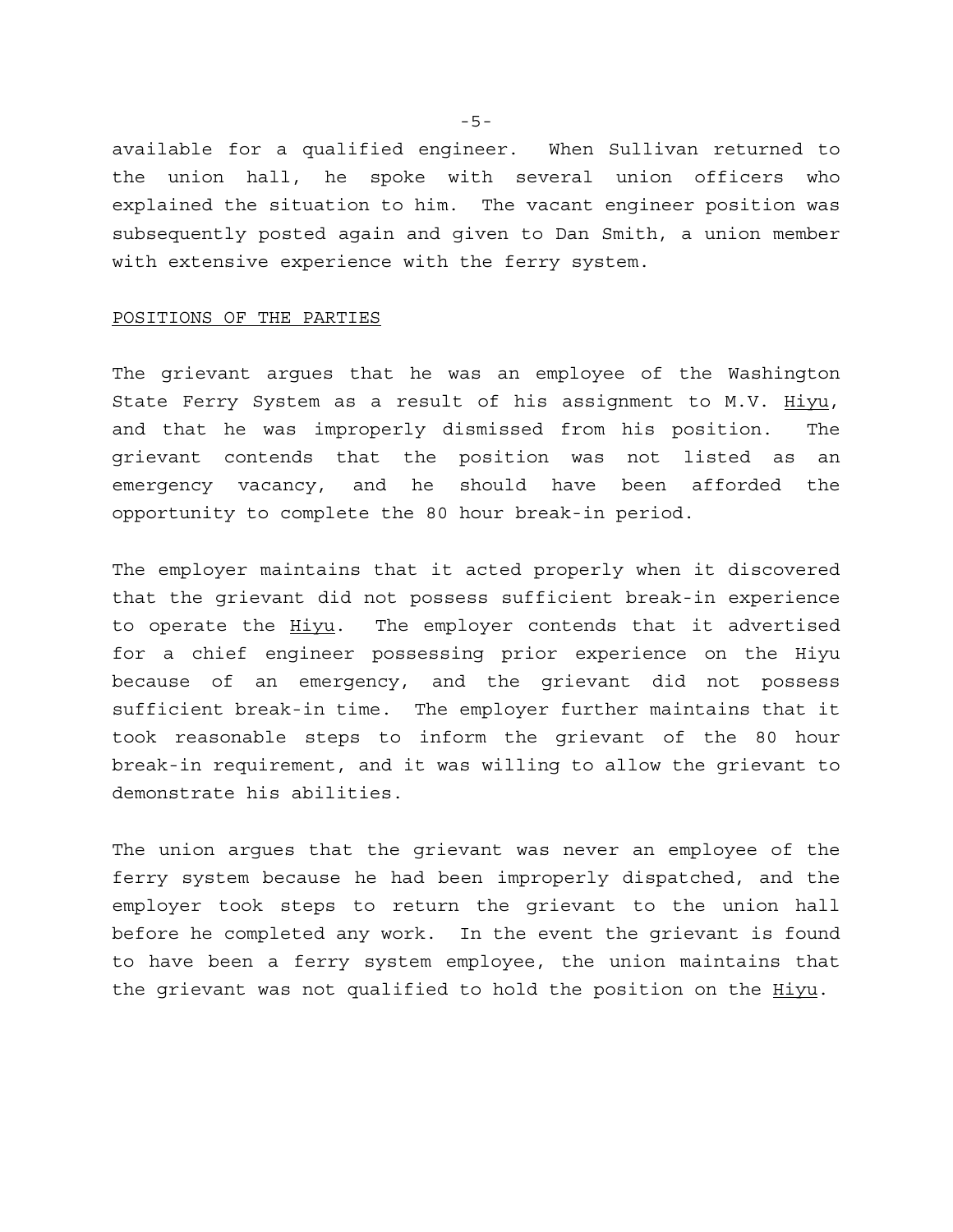## ISSUE

The parties were unable to stipulate to the issue to be decided, and the Arbitrator reserved determination of the issue for a later date. The issues for resolution are:

- 1. Was Gerald J. Sullivan an employee of the Washington State Ferry System?
- 2. If Sullivan was an employee, was he improperly discharged from employment? If so, what is the appropriate remedy?

#### PERTINENT CONTRACT PROVISIONS

## Section VI

(k) In emergencies, when it has been ascertained that no qualified Chief Engineer is available from the Offices of the Union, the Employer may make transfers within the fleet on a temporary basis under provisions contained in Section IX. No Chief Engineer Officer so transferred shall suffer any loss of pay or other benefits. A "qualified Chief Engineer Officer" is a Chief Engineer Officer who, by reason of license and satisfactory shipboard breakin, is approved to stand watch. This provision will not apply to seasonal cutbacks. (Emphasis added)

## DISCUSSION

## Employment Status

Before the employer's actions can be examined, it is necessary to determine whether the grievant was an employee of the Washington State Ferry System. Examination of the facts indicates that Sullivan did hold employment status with the employer. Sullivan not only completed a set of employment records at the employer's office, but he was also dispatched to a vessel. The Arbitrator notes the potential confusion in the type of employment offered, both in the notice posted in the hiring hall and when Sullivan arrived at the ferry system terminal, but the record clearly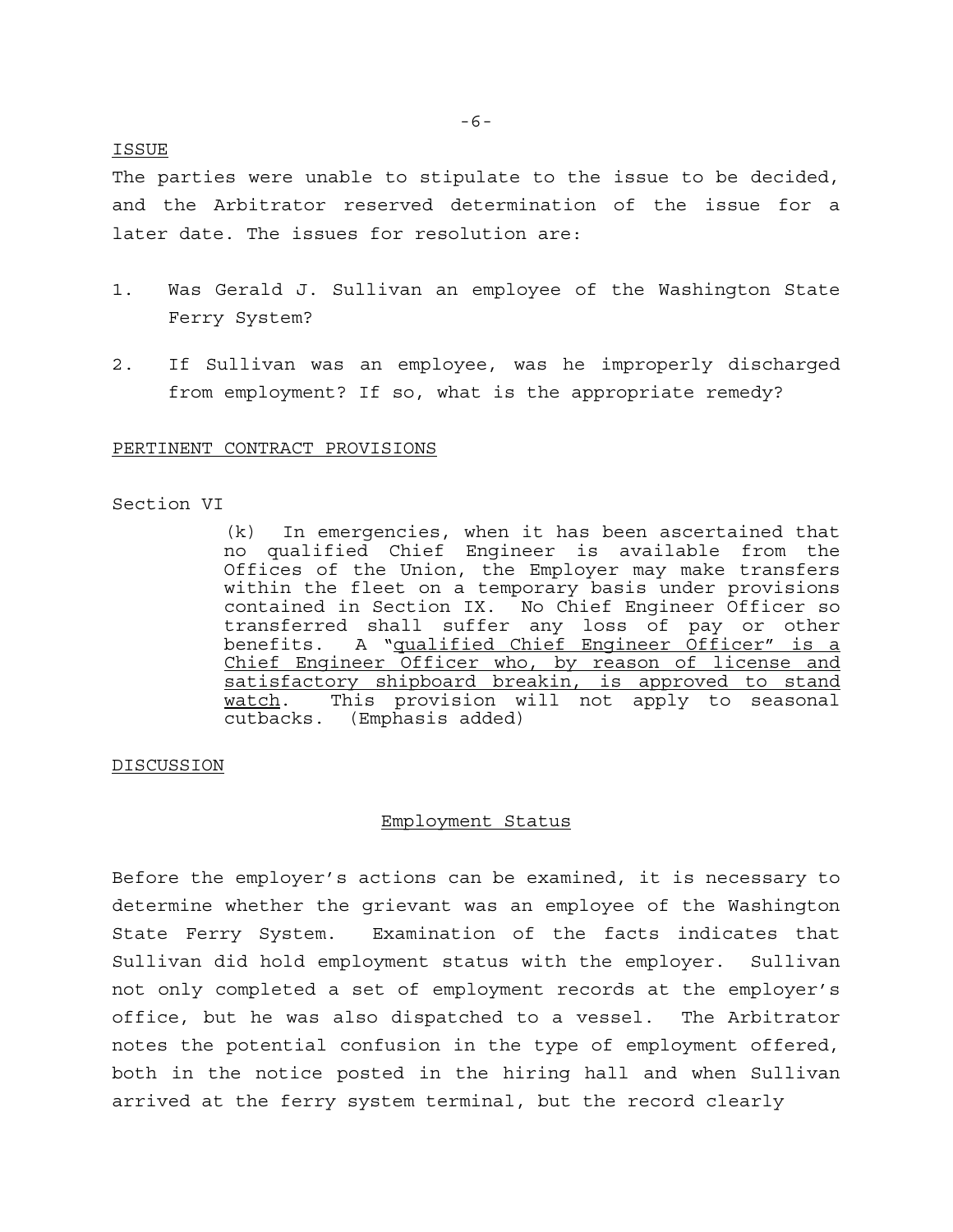indicates that the employer had several opportunities to return the grievant to the union hall before the assignment was given. It is thus concluded that Sullivan was an employee as of March 26, 1982.

### Sullivan's Release from Employment

The grievant maintains that his Coast Guard license and personal experience gave him sufficient qualification to perform the engineering duties on the Hiyu. However, the grievant acknowledges that he did not have 80 hours of break-in time on the vessel. While Coast Guard certification serves as a basis for employment qualification, the employer can properly require additional qualifications to operate on specific ferry vessels. The employer presented undisputed testimony that the 80 hour break-in requirement had existed for at least seven years. Reference to the break-in period is found in the collective bargaining agreement, and the union was cognizant of the requirement when Sullivan was dispatched. The only except for break-in periods arises where an emergency takes place, and the employer can then make assignments or transfers to provide qualified engineers.

The initial employment request was not communicated accurately. The grievant believed that he was applying for a "vacation relief" position that could have led to an opportunity for a break-in period. Given this mistake, the employer took extra steps to review the grievant's qualifications. The emergency on the Hiyu required a marine engineer with break-in time already completed. The employer did not have time to assign Sullivan to a regular break-in period. The grievant's prior ferry system experience was on a different vessel, and he did not have any familiarity with the Hiyu's engine plant. Because of the emergency, the employer was compelled to return Sullivan to the

-7-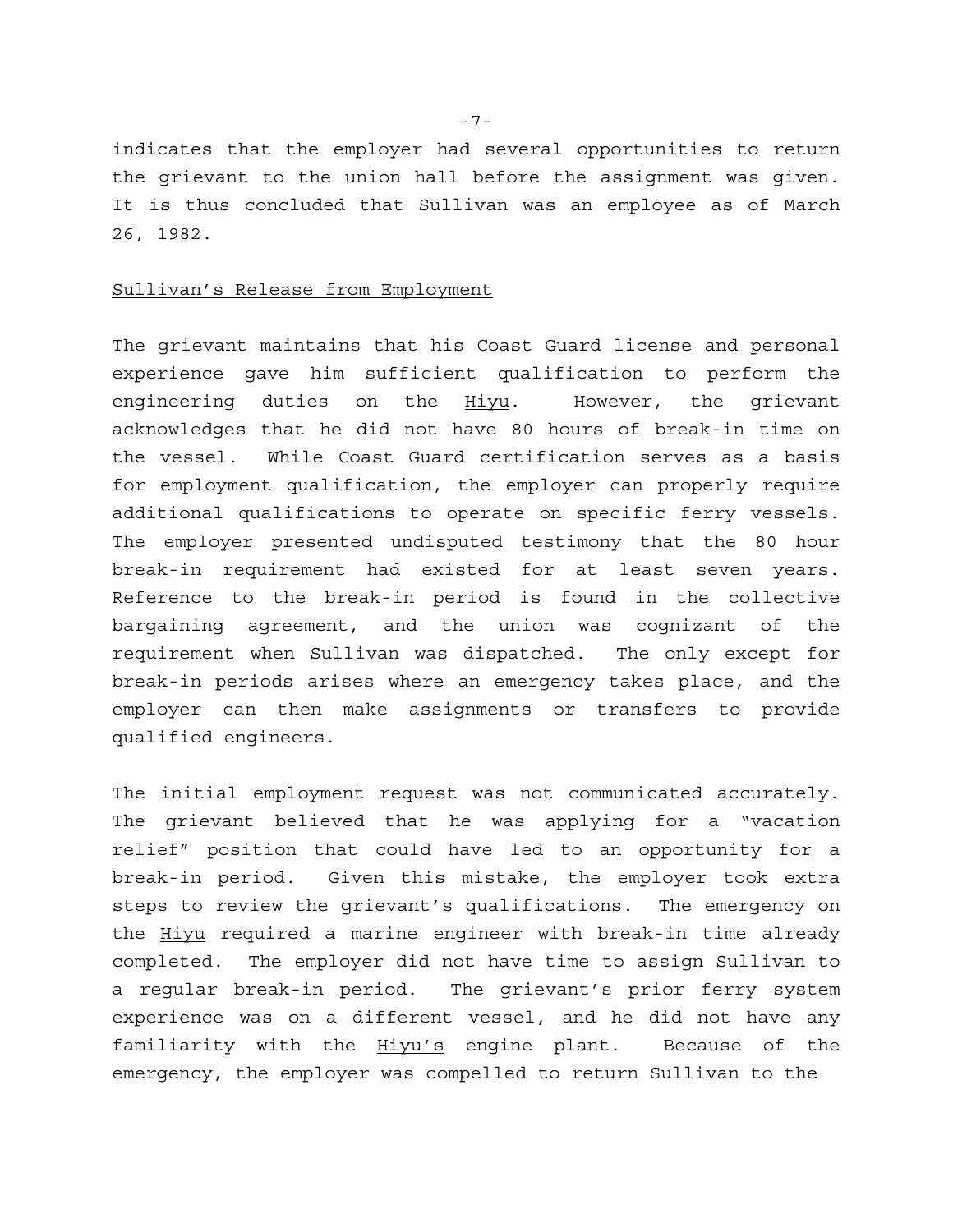union hall and find a qualified engineer to start work immediately on the Hiyu.

#### REMEDY

Although the employer had legitimate reasons to return Sullivan to the union hall, the grievant was dispatched to the M.V. Hiyu and he worked on the vessel for approximately two hours. In this instance, the grievant is entitled to one day's wage to reflect the dispatch and time spent on the Hiyu.

## FINDINGS OF FACT

- 1. The Washington State Ferry System operates a number of motor vessels to provide transportation services in the Puget Sound area.
- 2. The Marine Engineers Beneficial Association has a bargaining relationship with the ferry system. The collective bargaining agreement in effect from July 1, 1980 through June 30, 1983 recognizes the union as exclusive representative of all "licensed engineer officers". Apart from license requirements mandated by the United States Coast Guard, the employer further requires marine engineers to complete a 80 hour break-in period on the vessel to which an engineer is assigned.
- 3. On March 24, 1982, Bud Byrne, Port Engineer, notified the union that the employer had a vacancy for a qualified engineer to immediately assume the position of Chief Engineer on the  $M.V.$  Hiyu due to an emergency. The successful applicant would thereafter be assigned to "vacation relief" work throughout the ferry fleet.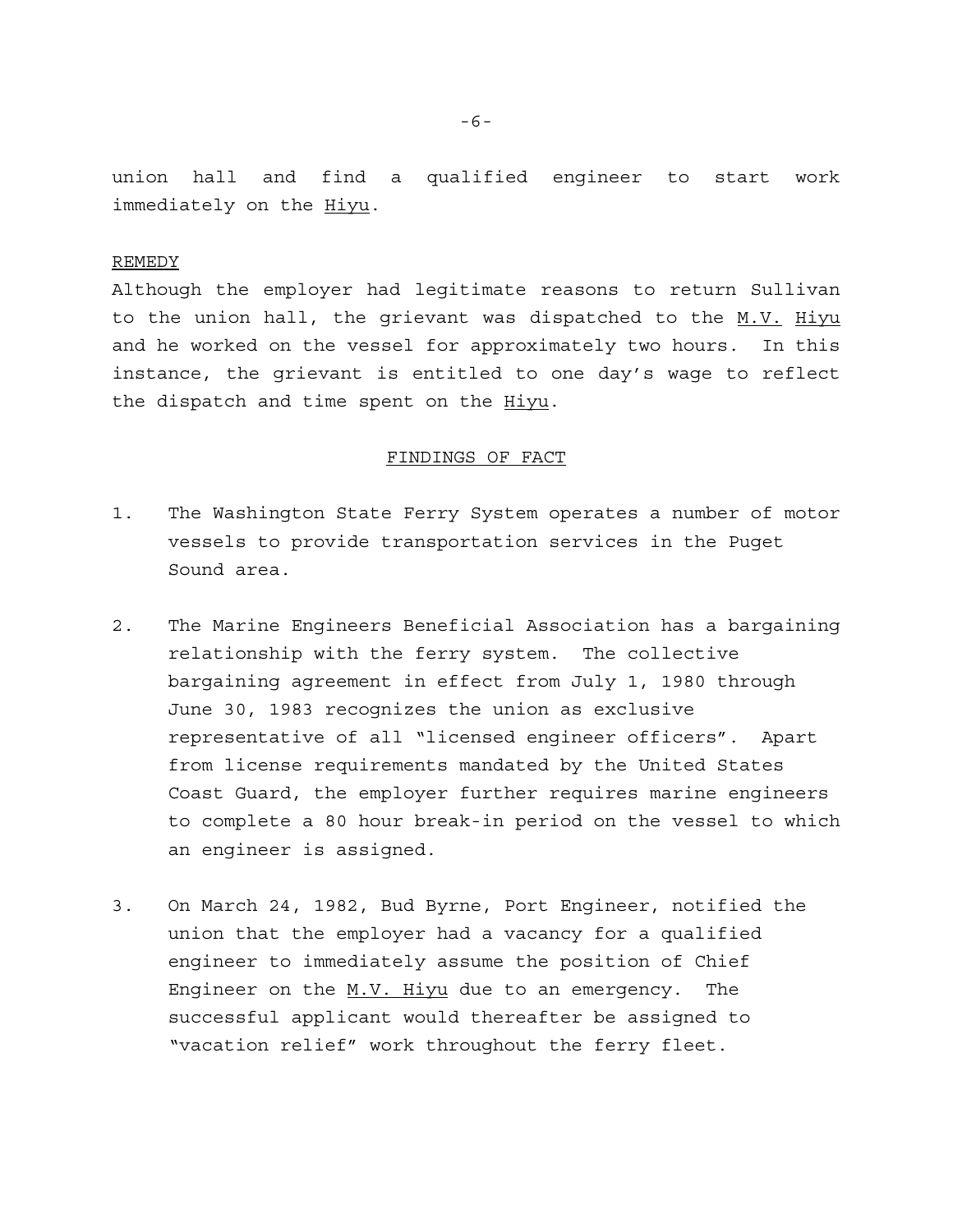- 4. On March 25, 1982, the grievant, Gerald J. Sullivan, reported to the union hall to see what work was available. The grievant noticed a position titled "vacation relief" with the ferry system and applied for it. Awarded the position, the grievant proceeded to the ferry system office to complete the employment procedure.
- 5. At the ferry system office, Sullivan spoke with Mary Liuska, fleet maintenance coordinator. Liuska noticed that the grievant had been sent to fill the emergency vacancy on the Hiyu and questioned Sullivan's lack of break-in time. After discussions, Liuska told the grievant to report to the Hiyu the next morning.
- 6. When the grievant returned to his residence, Byrne telephoned him and initially told him not to report to the Hiyu. Byrne relented and directed him to report as ordered. Byrne then discussed the situation with Ed Nilsen, staff chief on the Hiyu and ordered Nilsen to stay on duty to evaluate Sullivan.
- 7. Sullivan reported to the Hiyu on March 26, 1982 at 6:00 AM. Nilsen showed him through the vessel for approximately one hour, and the vessel completed two runs while the grievant was being familiarized with the operation.
- 8. At approximately 8:00 AM Nilsen telephoned Byrne and informed him that Sullivan did not have sufficient experience to assume the position on the Hiyu. Acting upon Byrne's order, Nilsen told the grievant to return to the union hall.
- 9. Sullivan returned to the union hall, and discussed his situation with union officials. The matter was not resolved to the grievant's satisfaction. The position at issue was